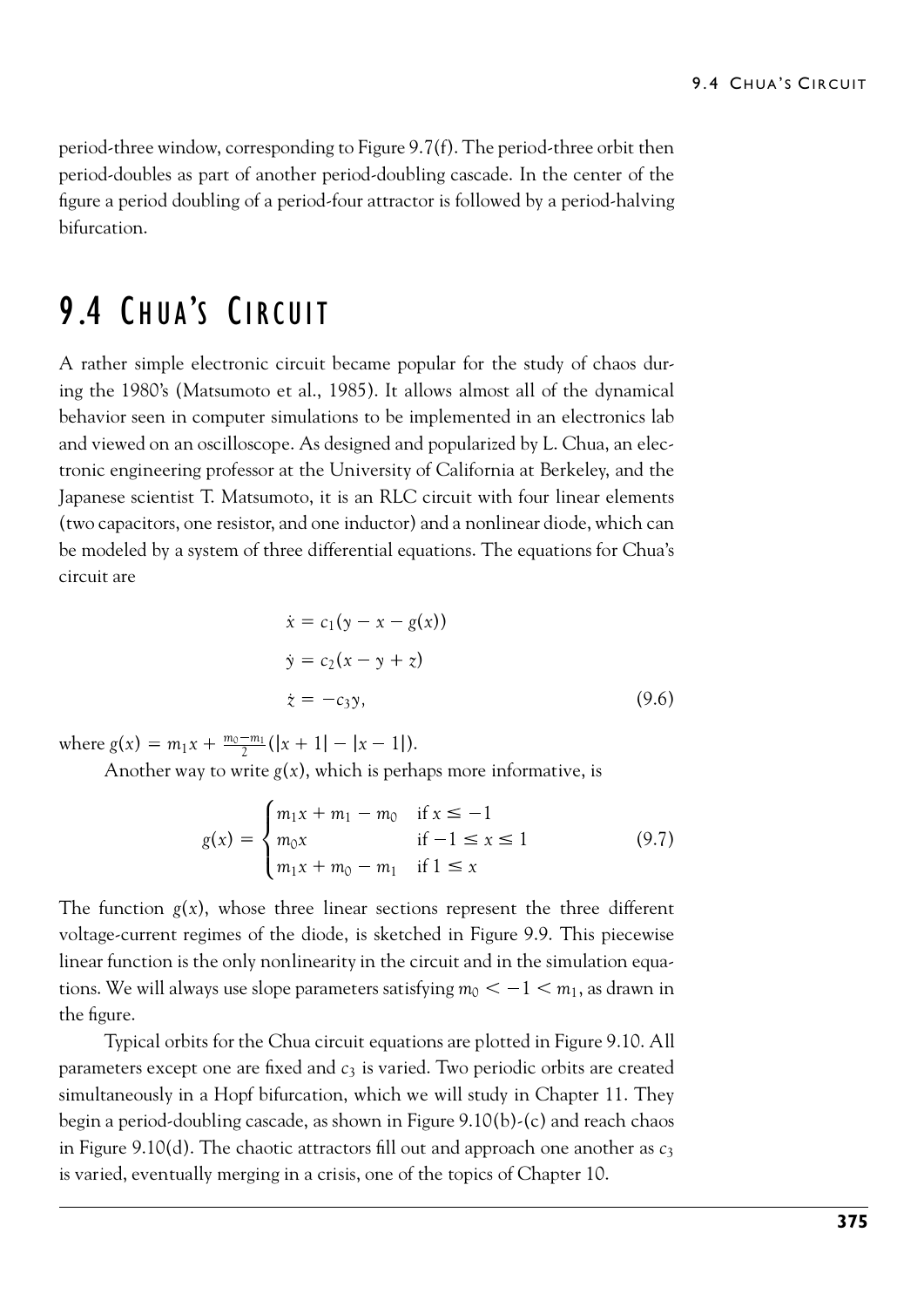

**Figure 9.9 The piecewise linear**  $g(x)$  **for the Chua circuit.**<br>Equilibria correspond to intersections of the graph with the dotted line  $y = -x$ .<br>Color Plate 17 shows a circuit diagram of Chua's circuit. Color Plate 18<br>shows  $15.6, c_2 = 1,$  $c_3 = 25.58$ ,  $m_0 = -8/7$ ,  $m_1 = -5/7$ . Colo **Example 19 shows a project of the Shows a projections** of the graph with the dotted line  $y = -x$ .<br>
uit diagram of Chua's circuit. Color Plate 18<br>
actor for parameter settings  $c_1 = 15.6$ ,  $c_2 = 1$ ,<br>
5/7. Color Plate 19 sh Equilibria correspond to intersections of the graph with the dotted line  $y = -x$ .<br>
Color Plate 17 shows a circuit diagram of Chua's circuit. Color Plate 18<br>
shows the computer-generated attractor for parameter settings  $c_$ Color Plate 17 shows a circuit diagram of Chua's circuit. Color Plate 18<br>shows the computer-generated attractor for parameter settings  $c_1 = 15.6$ ,  $c_2 = 1$ <br> $c_3 = 25.58$ ,  $m_0 = -8/7$ ,  $m_1 = -5/7$ . Color Plate 19 shows a pro shows the computer-generated attractor for parameter settings  $c_1 = 15.6$ ,  $c_2$ <br>  $c_3 = 25.58$ ,  $m_0 = -8/7$ ,  $m_1 = -5/7$ . Color Plate 19 shows a projection of<br>
experimental circuit attractor in the voltage-current plane, an

Examples was a projection of the experimental circuit attractor in the voltage-current plane, and Color Plate 20<br>shows an oscilloscope trace of the voltage time series.<br>**9.5 FORCED OSCILLATORS**<br>One way to produce chaos in FORCED OSCILLATORS<br>Shows an oscilloscope trace of the voltage time series.<br>The way to produce chaos in a system of differential equations is to apply periodic<br>forcing to a nonlinear oscillator. We saw this first for the pe **9.5 FORCED OSCILLATORS**<br>One way to produce chaos in a system of differential equations is to apply periodic forcing to a nonlinear oscillator. We saw this first for the pendulum equation in Chapter 2. Adding damping an

$$
\ddot{\theta} + \sin \theta = 0
$$

produces

$$
\ddot{x} + c\dot{\theta} + \sin \theta = \rho \cos t,
$$

Chapter 2. Adding damping and periodic forcing to the pendulum equation<br>  $\ddot{\theta} + \sin \theta = 0$ <br>
produces<br>  $\ddot{x} + c\dot{\theta} + \sin \theta = \rho \cos t$ ,<br>
which has apparently chaotic behavior for many parameter settings.<br>
A second interesting exa  $\ddot{\theta} + \sin \theta = 0$ <br>
ces<br>  $\ddot{x} + c\dot{\theta} + \sin \theta = \rho \cos t$ ,<br>
has apparently chaotic behavior for many parameter settings.<br>
A second interesting example is the double-well Duffing equation from<br>
ter 7: produces<br>  $\ddot{x} + c\dot{\theta} + \sin \theta$ <br>
which has apparently chaotic behavior fc<br>
A second interesting example is t<br>
Chapter 7:<br>  $\ddot{x} - x + z$ 

$$
\ddot{x} - x + x^3 = 0. \tag{9.8}
$$